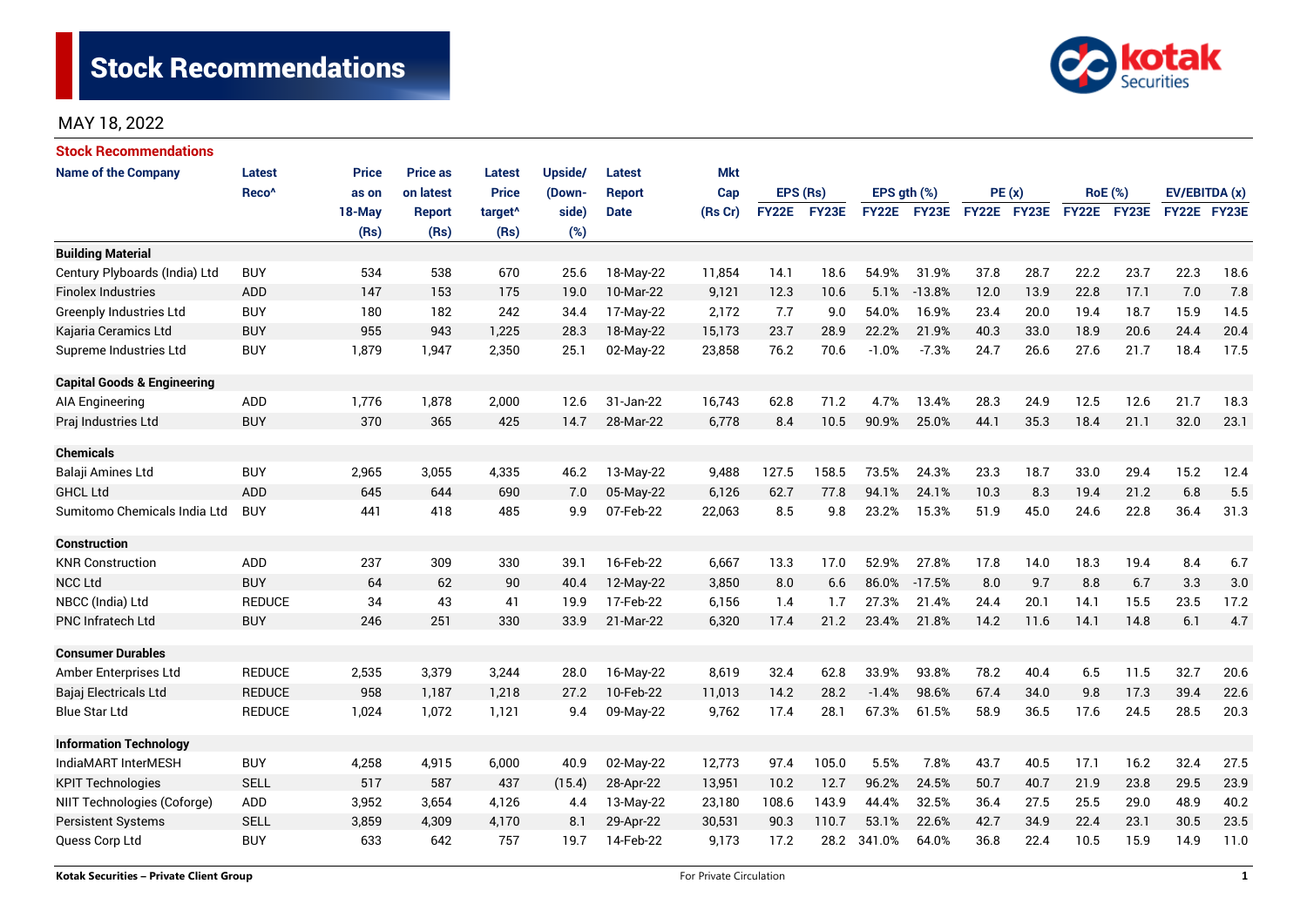

| <b>Stock Recommendations</b>       |                   |              |               |                     |         |               |            |              |       |             |                  |             |       |                |      |               |      |
|------------------------------------|-------------------|--------------|---------------|---------------------|---------|---------------|------------|--------------|-------|-------------|------------------|-------------|-------|----------------|------|---------------|------|
| <b>Name of the Company</b>         | <b>Latest</b>     | <b>Price</b> | Price as      | <b>Latest</b>       | Upside/ | Latest        | <b>Mkt</b> |              |       |             |                  |             |       |                |      |               |      |
|                                    | Reco <sup>^</sup> | as on        | on latest     | <b>Price</b>        | (Down-  | <b>Report</b> | Cap        | EPS (Rs)     |       |             | EPS $gth$ $(\%)$ |             | PE(x) | <b>RoE</b> (%) |      | EV/EBITDA (x) |      |
|                                    |                   | 18-May       | <b>Report</b> | target <sup>^</sup> | side)   | <b>Date</b>   | (Rs Cr)    | <b>FY22E</b> | FY23E |             | FY22E FY23E      | FY22E FY23E |       | FY22E FY23E    |      | FY22E FY23E   |      |
|                                    |                   | (Rs)         | (Rs)          | (Rs)                | (%)     |               |            |              |       |             |                  |             |       |                |      |               |      |
| <b>Metals &amp; Mining</b>         |                   |              |               |                     |         |               |            |              |       |             |                  |             |       |                |      |               |      |
| <b>MOIL Ltd</b>                    | <b>BUY</b>        | 169          | 170           | 215                 | 27.2    | 18-Feb-22     | 4,502      | 14.5         | 16.4  | 95.9%       | 13.1%            | 11.7        | 10.3  | 11.5           | 12.2 | 5.6           | 4.2  |
| APL Apollo Tubes Ltd               | <b>BUY</b>        | 912          | 871           | 1,025               | 12.3    | 16-May-22     | 22,811     | 22.4         | 28.4  | $-22.2%$    | 26.8%            | 40.7        | 32.1  | 28.2           | 27.2 | 24.3          | 19.5 |
| Oil & Gas                          |                   |              |               |                     |         |               |            |              |       |             |                  |             |       |                |      |               |      |
| Chennai Petroleum Corp             | <b>SELL</b>       | 314          | 255           | 176                 | (43.9)  | 29-Apr-22     | 4,671      | 90.8         | 71.2  | 424.9%      | $-21.6%$         | 3.5         | 4.4   | 58.4           | 30.2 | 5.0           | 5.4  |
| <b>Gujarat Gas</b>                 | ADD               | 574          | 501           | 541                 | (5.7)   | 11-May-22     | 39,477     | 18.7         | 18.7  | 1.6%        | 0.0%             | 30.7        | 30.7  | 25.1           | 20.5 | 19.2          | 18.9 |
| <b>MRPL</b>                        | <b>SELL</b>       | 89           | 67            | 56                  | (37.3)  | 13-May-22     | 15,637     | 16.9         | 10.9  | -484.1%     | $-35.5%$         | 5.3         | 8.2   | 51.6           | 23.5 | 7.4           | 8.0  |
| <b>Paints</b>                      |                   |              |               |                     |         |               |            |              |       |             |                  |             |       |                |      |               |      |
| Akzo Nobel India Ltd               | <b>BUY</b>        | 1,781        | 1,887         | 2,670               | 49.9    | 14-Feb-22     | 8,317      | 57.9         | 67.2  | 27.3%       | 16.1%            | 30.8        | 26.5  | 17.9           | 19.7 | 18.4          | 15.7 |
| <b>Pharmaceuticals</b>             |                   |              |               |                     |         |               |            |              |       |             |                  |             |       |                |      |               |      |
| <b>Suven Pharmaceuticals</b>       | <b>BUY</b>        | 523          | 534           | 630                 | 20.6    | 11-May-22     | 13,274     | 17.8         | 20.6  | 25.4%       | 15.7%            | 29.4        | 25.4  | 29.7           | 26.2 | 22.0          | 19.1 |
| <b>Transportation</b>              |                   |              |               |                     |         |               |            |              |       |             |                  |             |       |                |      |               |      |
| Aegis Logistics Ltd                | <b>BUY</b>        | 201          | 216           | 310                 | 54.0    | 14-Feb-22     | 6,722      | 12.6         | 13.6  | 28.6%       | 7.9%             | 16.0        | 14.8  | 20.4           | 19.0 | 9.0           | 8.0  |
| Allcargo Global Logistics          | <b>BUY</b>        | 318          | 346           | 430                 | 35.0    | 15-Feb-22     | 7,834      | 27.7         | 31.3  | 246.3%      | 13.0%            | 11.5        | 10.2  | 21.2           | 20.1 | 6.1           | 5.1  |
| <b>Blue Dart Express</b>           | <b>BUY</b>        | 7,181        | 6,835         | 8,260               | 15.0    | 09-May-22     | 17,091     | 154.8        | 163.3 | 166.9%      | 5.5%             | 46.4        | 44.0  | 47.0           | 38.6 | 16.2          | 14.5 |
| <b>VRL Logistics Ltd</b>           | <b>BUY</b>        | 570          | 499           | 625                 | 9.7     | 04-Feb-22     | 5,195      | 11.3         | 18.3  | 117.3%      | 61.9%            | 50.4        | 31.1  | 14.3           | 21.6 | 16.1          | 12.2 |
| <b>Others</b>                      |                   |              |               |                     |         |               |            |              |       |             |                  |             |       |                |      |               |      |
| Bata India Ltd                     | <b>BUY</b>        | 1,753        | 1,895         | 2,380               | 35.8    | 10-Feb-22     | 22,607     | 27.0         | 36.6  | $-509.1%$   | 35.6%            | 64.9        | 47.9  | 16.3           | 19.4 | 31.7          | 25.2 |
| <b>Central Depository Services</b> | <b>REDUCE</b>     | 1,155        | 1,510         | 1,505               | 30.3    | 10-Feb-22     | 12,128     | 29.9         | 34.8  | 55.7%       | 16.4%            | 38.6        | 33.2  | 28.5           | 26.6 | 30.1          | 25.7 |
| EPL Ltd                            | <b>REDUCE</b>     | 157          | 155           | 160                 | 1.9     | 12-May-22     | 4,947      | 6.8          | 7.2   | $-10.5%$    | 5.9%             | 23.1        | 21.8  | 11.3           | 11.3 | 9.4           | 8.0  |
| JK Paper Ltd                       | ADD               | 363          | 315           | 340                 | (6.2)   | 22-Mar-22     | 6,455      | 35.0         | 51.2  | 146.5%      | 46.3%            | 10.4        | 7.1   | 19.6           | 23.1 | 6.5           | 4.8  |
| Radico Khaitan Ltd                 | <b>REDUCE</b>     | 826          | 903           | 890                 | 7.8     | 08-Apr-22     | 10,982     | 20.6         | 24.5  | 1.5%        | 18.9%            | 40.1        | 33.7  | 14.6           | 15.2 | 25.5          | 22.6 |
| <b>VIP Industries Ltd</b>          | <b>SELL</b>       | 587          | 598           | 545                 | (7.1)   | 18-May-22     | 8,328      | 4.8          |       | 9.9 -167.6% | 106.3%           | 122.2       | 59.2  | 11.6           | 21.6 | 50.0          | 30.6 |
| Welspun Corp Ltd                   | <b>SELL</b>       | 200          | 173           | 120                 | (40.1)  | 14-Feb-22     | 5,312      | 11.9         | 9.2   | -49.8%      | $-22.7%$         | 16.8        | 21.8  | 7.8            | 5.9  | 7.1           | 7.9  |

*Source: Kotak Securities - Private Client Group*

All recommendations are with a 12 month perspective from the date of the report/update. Investors are requested to use their discretion while deciding the timing, quantity of investment as well as the exit.

NR NoRated. The investment rating and target price, if any, have been suspended temporarily. Such suspension is in compliance with applicable regulation(s) and/or Kotak Securities policies in circumstances when Kotak Secur

Or its affiliates is acting in an advisory capacity in a merger or strategic transaction involving this company and in certain other circumstances.

**NM Not meaningful**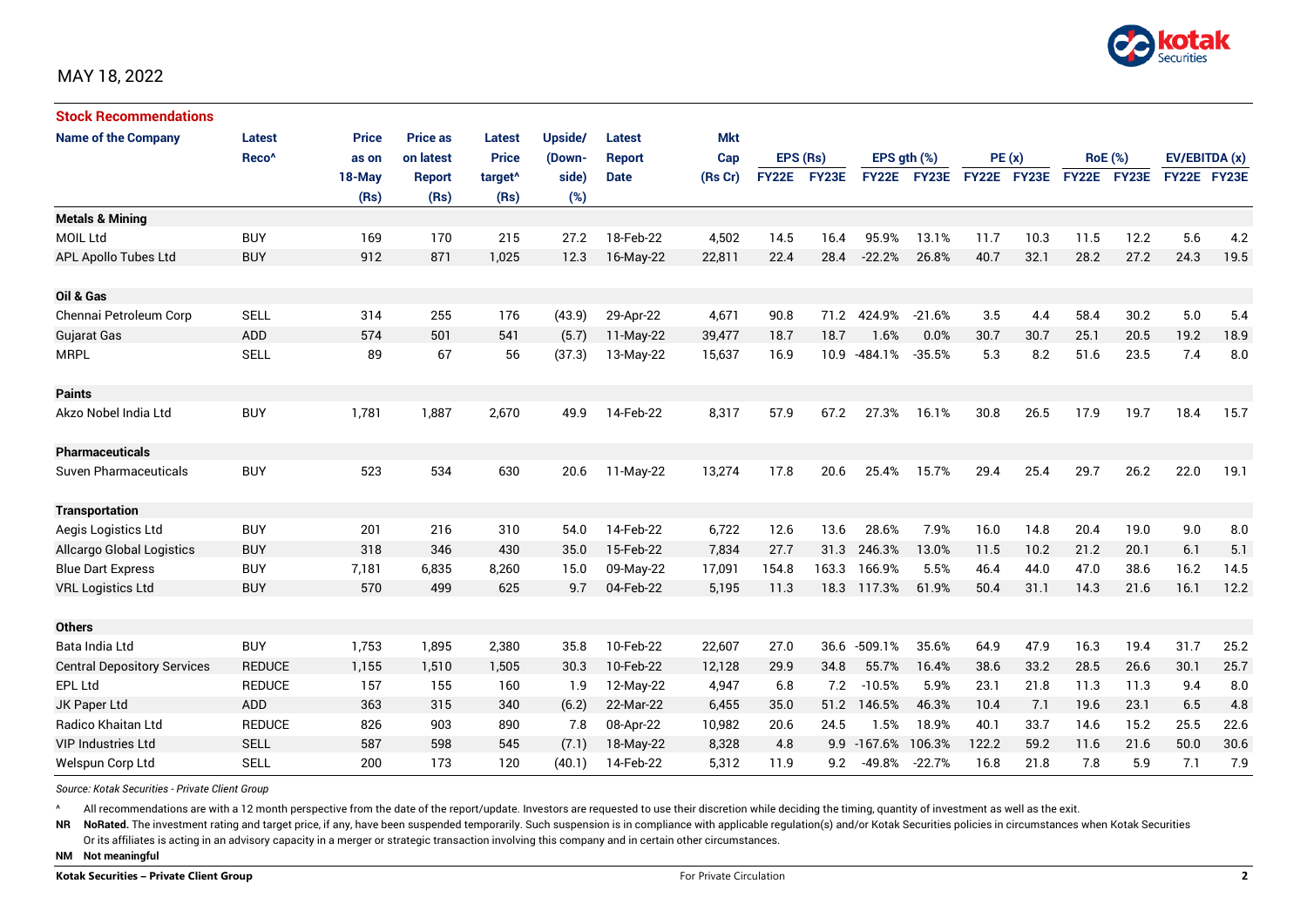

## **RATING SCALE (PRIVATE CLIENT GROUP)**

#### **Definitions of ratings**

| <b>BUY</b>       | $-$               | We expect the stock to deliver more than 15% returns over the next 12 months                                                                                                                                                                                                                                                                                                                                                     |
|------------------|-------------------|----------------------------------------------------------------------------------------------------------------------------------------------------------------------------------------------------------------------------------------------------------------------------------------------------------------------------------------------------------------------------------------------------------------------------------|
| <b>ADD</b>       |                   | - We expect the stock to deliver $5\%$ - 15% returns over the next 12 months                                                                                                                                                                                                                                                                                                                                                     |
| <b>REDUCE</b>    | $-$               | We expect the stock to deliver -5% - +5% returns over the next 12 months                                                                                                                                                                                                                                                                                                                                                         |
| <b>SELL</b>      |                   | - We expect the stock to deliver $\lt$ -5% returns over the next 12 months                                                                                                                                                                                                                                                                                                                                                       |
| <b>NR</b>        |                   | - Not Rated. Kotak Securities is not assigning any rating or price target to the stock.                                                                                                                                                                                                                                                                                                                                          |
|                  |                   | The report has been prepared for information purposes only.                                                                                                                                                                                                                                                                                                                                                                      |
| <b>SUBSCRIBE</b> | $-$               | We advise investor to subscribe to the IPO.                                                                                                                                                                                                                                                                                                                                                                                      |
| <b>RS</b>        | $\qquad \qquad -$ | Rating Suspended. Kotak Securities has suspended the investment rating and price target for this stock, either because there is not a sufficient fundamental basis for determining, or there<br>are legal, regulatory or policy constraints around publishing, an investment rating or target. The previous investment rating and price target, if any, are no longer in effect for this stock and<br>should not be relied upon. |
| <b>NA</b>        |                   | $-$ Not Available or Not Applicable. The information is not available for display or is not applicable                                                                                                                                                                                                                                                                                                                           |
| <b>NM</b>        |                   | - Not Meaningful. The information is not meaningful and is therefore excluded.                                                                                                                                                                                                                                                                                                                                                   |
| <b>NOTE</b>      | -                 | Our target prices are with a 12-month perspective. Returns stated in the rating scale are our internal benchmark.                                                                                                                                                                                                                                                                                                                |

## **FUNDAMENTAL RESEARCH TEAM (PRIVATE CLIENT GROUP)**

| <b>Shrikant Chouhan</b>                                                                                | <b>Arun Agarwal</b>                                                                                  | <b>Amit Agarwal, CFA</b>            | <b>Hemali Dhame</b>      |
|--------------------------------------------------------------------------------------------------------|------------------------------------------------------------------------------------------------------|-------------------------------------|--------------------------|
| <b>Head of Research</b>                                                                                | Auto & Auto Ancillary                                                                                | <b>Transportation, Paints, FMCG</b> | Banking & Finance        |
| shrikant.chouhan@kotak.com                                                                             | arun.agarwal@kotak.com                                                                               | agarwal.amit@kotak.com              | Hemali.Dhame@kotak.com   |
| +91 22 6218 5408                                                                                       | +91 22 6218 6443                                                                                     | +91 22 6218 6439                    | +91 22 6218 6433         |
| <b>Jatin Damania</b>                                                                                   | Purvi Shah                                                                                           | <b>Rini Mehta</b>                   | K. Kathirvelu            |
| Metals & Mining, Midcap                                                                                | Pharmaceuticals                                                                                      | <b>Research Associate</b>           | <b>Support Executive</b> |
| jatin.damania@kotak.com                                                                                | purvi.shah@kotak.com                                                                                 | rini.mehta@kotak.com                | k.kathirvelu@kotak.com   |
| +91 22 6218 6440                                                                                       | +91 22 6218 6432                                                                                     | +91 80801 97299                     | +91 22 6218 6427         |
| <b>Sumit Pokharna</b><br>Oil and Gas, Information Tech<br>sumit.pokharna@kotak.com<br>+91 22 6218 6438 | Pankaj Kumar<br>Construction, Capital Goods & Midcaps<br>pankajr.kumar@kotak.com<br>+91 22 6218 6434 |                                     |                          |

### **TECHNICAL RESEARCH TEAM (PRIVATE CLIENT GROUP)**

| <b>Shrikant Chouhan</b>    | <b>Amol Athawale</b>    | s |
|----------------------------|-------------------------|---|
| shrikant.chouhan@kotak.com | amol.athawale@kotak.com | R |
| +91 22 6218 5408           | +91 20 6620 3350        | s |
|                            |                         |   |

#### **Shrikant Chouhan Amol Athawale Sayed Haider** Research Associate [sayed.haider@kotak.com](mailto:sayed.haider@kotak.com) +91 22 62185498

### **DERIVATIVES RESEARCH TEAM (PRIVATE CLIENT GROUP)**

[sahaj.agrawal@kotak.com](mailto:sahaj.agrawal@kotak.com) [prashanth.lalu@kotak.com](mailto:prashanth.lalu@kotak.com) [prasenjit.biswas@kotak.com](mailto:prasenjit.biswas@kotak.com) +91 22 6218 5497 +91 33 6615 6273

**Sahaj Agrawal Prashanth Lalu Prasenjit Biswas, CMT, CFTe**